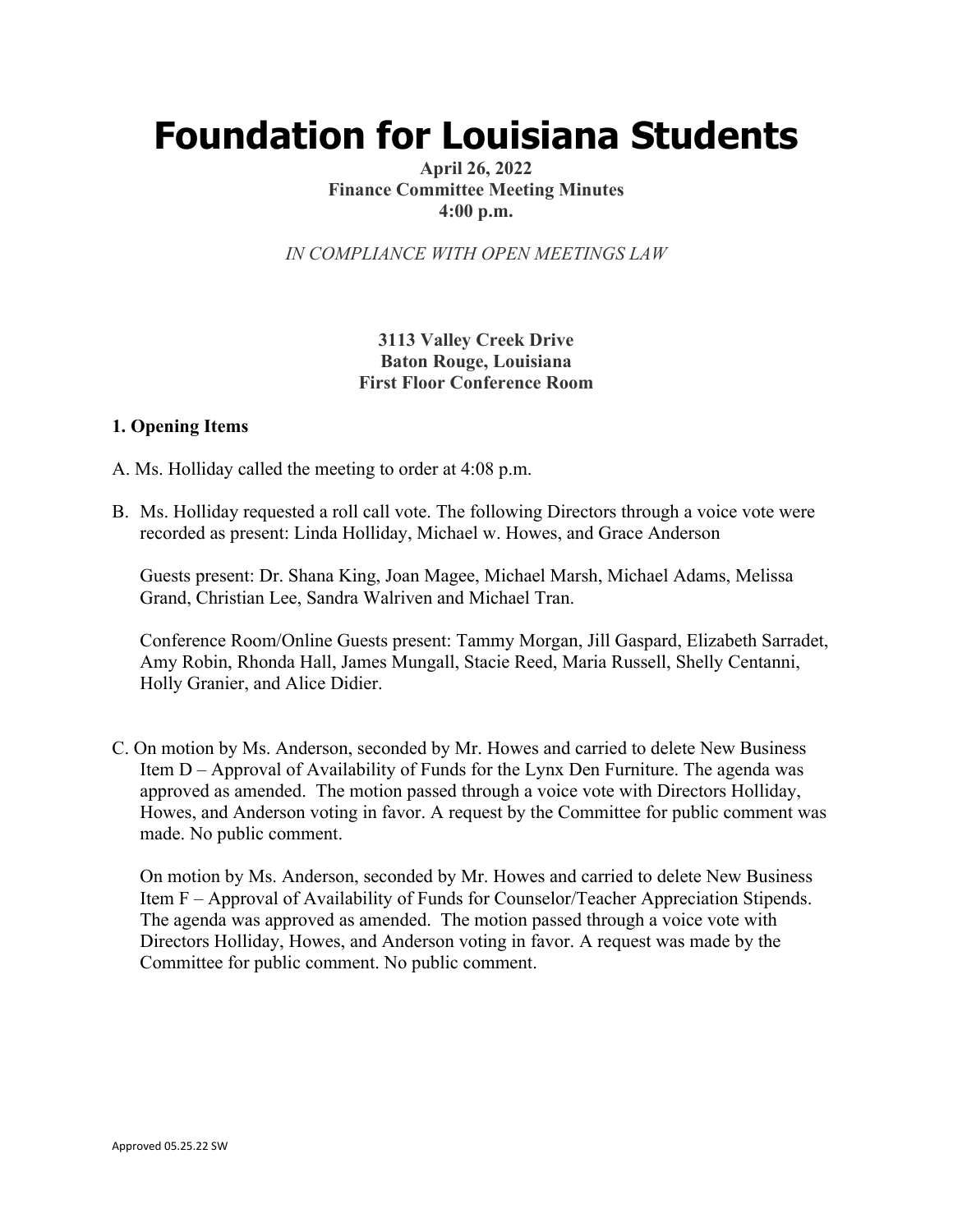#### **2. Routine Business**

A. On motion by Ms. Anderson, seconded by Mr. Howes to approve the March 24, 2022 Finance Committee Meeting minutes. The minutes were approved as presented. The motion passed through a voice vote with Directors Holliday, Howes, and Anderson voting in favor. A request by the Committee was made for public comment. No public comment.

#### **3. Oral Reports**

Ms. Monese Scott- Brown presented the Monthly Financial Report for the month of March 2022 to include net income, revenues, amended budget, grant timeline, year to date totals, increase in MFP funding, and the audit. No vote taken.

Ms. Holliday presented the status of current facilities projects to include a status on the Lynx Den. Dr. King presented the status of the Lynx Den furniture order, the playground, and the parking lot. Mr. Howes presented an update on the solar project. No vote taken.

## **4. New Business**

- A. Ms. Holliday and Dr. King led the Discussion and Approval of Funding for Adobe Platform (technology) license quotes. Two options were presented - 500 users at a cost of \$135,000. or 1,000 users at a cost of \$150,000. On motion by Mr. Howes, seconded by Ms. Anderson, and carried to recommend to the full board that funds are available for the Adobe Platform license of 1,000 users at \$150,000. The motion passed through a voice vote with Directors Holliday, Howes, and Anderson, voting in favor. A request was made by the committee for public comment. No public comment.
- B. Ms. Holliday and Dr. King led the Discussion and Approval of availability of Funding for Florida Virtual (curriculum) to include phasing out the use of some Florida Virtual content for some courses. The former cost is \$643,374 and the projected cost for the 2022-2023 school year is \$498,410. On motion by Ms. Anderson, seconded by Mr. Howes and carried to recommend to the full board that funds are available for the proposed Florida Virtual (curriculum) subscription. The motion passed through a voice vote with Directors Holliday, Howes, and Anderson, voting in favor. A request was made by the Committee for public comment. No public comment.
- C. Ms. Holliday and Dr. King led the Discussion and Approval of availability of Funding for Student Supply Kits (curriculum). The former cost is \$122,833.54 and the projected cost for the 2022-2023 school year is \$ 104,726.80. On motion by Ms. Anderson, seconded by Mr. Howes and unanimously carried to recommend to the full Board that the funds are available for Student Supply Kits (curriculum). The motion passed by voice vote with Directors